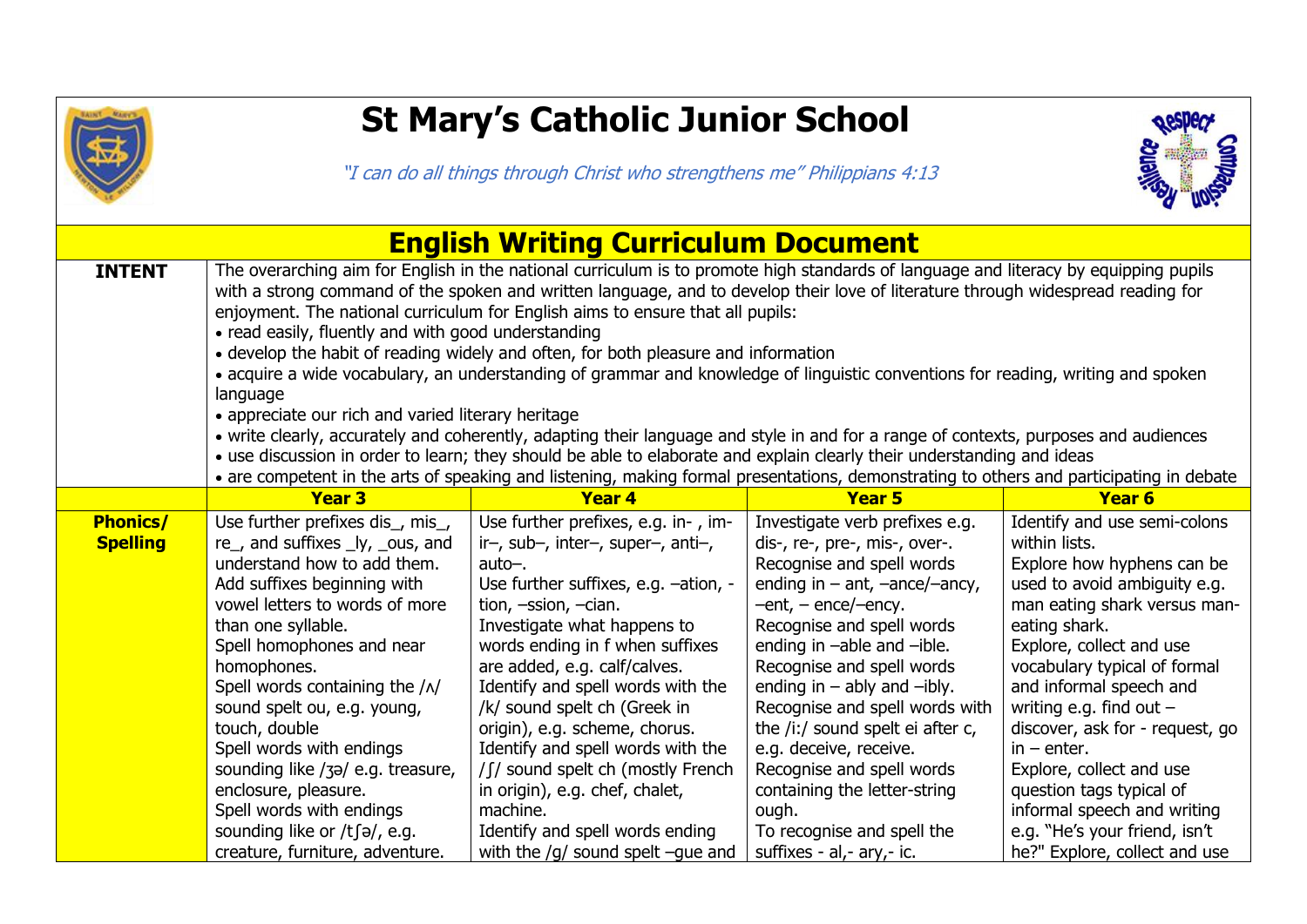|                    | Spell words with the /eɪ/ sound   | the /k/ sound spelt – que (French                  | To spell further suffixes, e.g. II | subjunctive forms for formal  |
|--------------------|-----------------------------------|----------------------------------------------------|------------------------------------|-------------------------------|
|                    | spelt ei, eigh, or ey, e.g. vein, | in origin), e.g. tongue, antique.                  | in full becoming I.                | speech and writing e.g. If I  |
|                    | weigh, eight, neighbour, they,    | Identify and spell words with the                  | Spell some words with 'silent'     | were able to come to your     |
|                    | obey                              | /s/ sound spelt sc (Latin in                       | letters, e.g. knight, psalm,       | party, I would; The school    |
|                    | Identify and spell irregular past | origin), e.g. science, scene.                      | solemn.                            | requires that all pupils be   |
|                    | tense verbs, e.g. send /sent,     | Understand how diminutives are                     | To spell unstressed vowels in      | honest.                       |
|                    | hear / heard, think/ thought      | formed using e.g. suffix - ette and                | polysyllabic words.                |                               |
|                    | Identify and spell irregular      | prefix mini-.                                      | Develop self-checking and          |                               |
|                    | plurals, e.g goose/ geese,        | Investigate ways in which nouns                    | proof reading strategies.          |                               |
|                    | woman/women, potato /es           | and adjectives can be made into                    | Spell words that they have not     |                               |
|                    | Use the first two letters of a    | verbs by the use of suffixes e.g.                  | yet been taught by using what      |                               |
|                    | word to check its spelling in a   | pollen (noun) and $-\text{ate} = \text{pollinate}$ | they have learnt about how         |                               |
|                    | dictionary.                       | (verb).                                            | spelling works in English.         |                               |
|                    | Write from memory simple          | The /I/ sound spelt y elsewhere                    | Use the first three or four        |                               |
|                    | sentences, dictated by the        | than at the end of words, e.g.                     | letters of a word to check         |                               |
|                    | teacher, that include words and   | myth, gym, Egypt.                                  | spelling, meaning or both of       |                               |
|                    | punctuation taught so far.        | Use the first three letters of a                   | these in a dictionary.             |                               |
|                    | Spell words from the Year 3 list  | word to check its spelling in a                    | Use a thesaurus.                   |                               |
|                    | (selected from the statutory      | dictionary.                                        | Spell words from the Year 5 list   |                               |
|                    | Year 3/4 word list) - see below.  | Write from memory simple                           | (selected from the statutory       |                               |
|                    |                                   | sentences, dictated by the                         | Year 5/6 word list) - see below.   |                               |
|                    |                                   | teacher, that include words and                    |                                    |                               |
|                    |                                   | punctuation taught so far.                         |                                    |                               |
|                    |                                   | Explore and use the possessive                     |                                    |                               |
|                    |                                   | apostrophe, e.g. boy's books                       |                                    |                               |
|                    |                                   | (books belonging to a boy) and                     |                                    |                               |
|                    |                                   | boys' books (books belonging to                    |                                    |                               |
|                    |                                   | more than one boy). Spell words                    |                                    |                               |
|                    |                                   | from the Year 4 list (selected from                |                                    |                               |
|                    |                                   | the statutory Year 3/4 word list) -                |                                    |                               |
|                    |                                   | see below.                                         |                                    |                               |
| Grammar,           | Identify clauses in sentences.    | Create complex sentences with                      | Create complex sentences by        | Manipulate sentences to       |
| Vocabulary and     | Explore and identify main and     | adverb starters e.g. Silently                      | using relative clauses with        | create particular effects.    |
| <b>Punctuation</b> | subordinate clauses in complex    | trudging through the snow, Sam                     | relative pronouns who, which,      | Use devices to build cohesion |
|                    | sentences.                        | made his way up the mountain.                      | where, whose, when, that e.g.      | between paragraphs in         |
|                    | Explore, identify and create      | Use commas to mark clauses in                      | Sam, who had remembered his        | persuasive, discursive and    |
|                    | complex sentences using a         | complex sentences.                                 | wellies, was first to jump in the  | explanatory texts e.g.        |
|                    | range of conjunctions e.g.        | Create sentences with fronted                      | river. The thief broke into the    | adverbials such as: on the    |
|                    | when, if because, although,       | adverbials for when e.g. As the                    |                                    | other hand, the opposing      |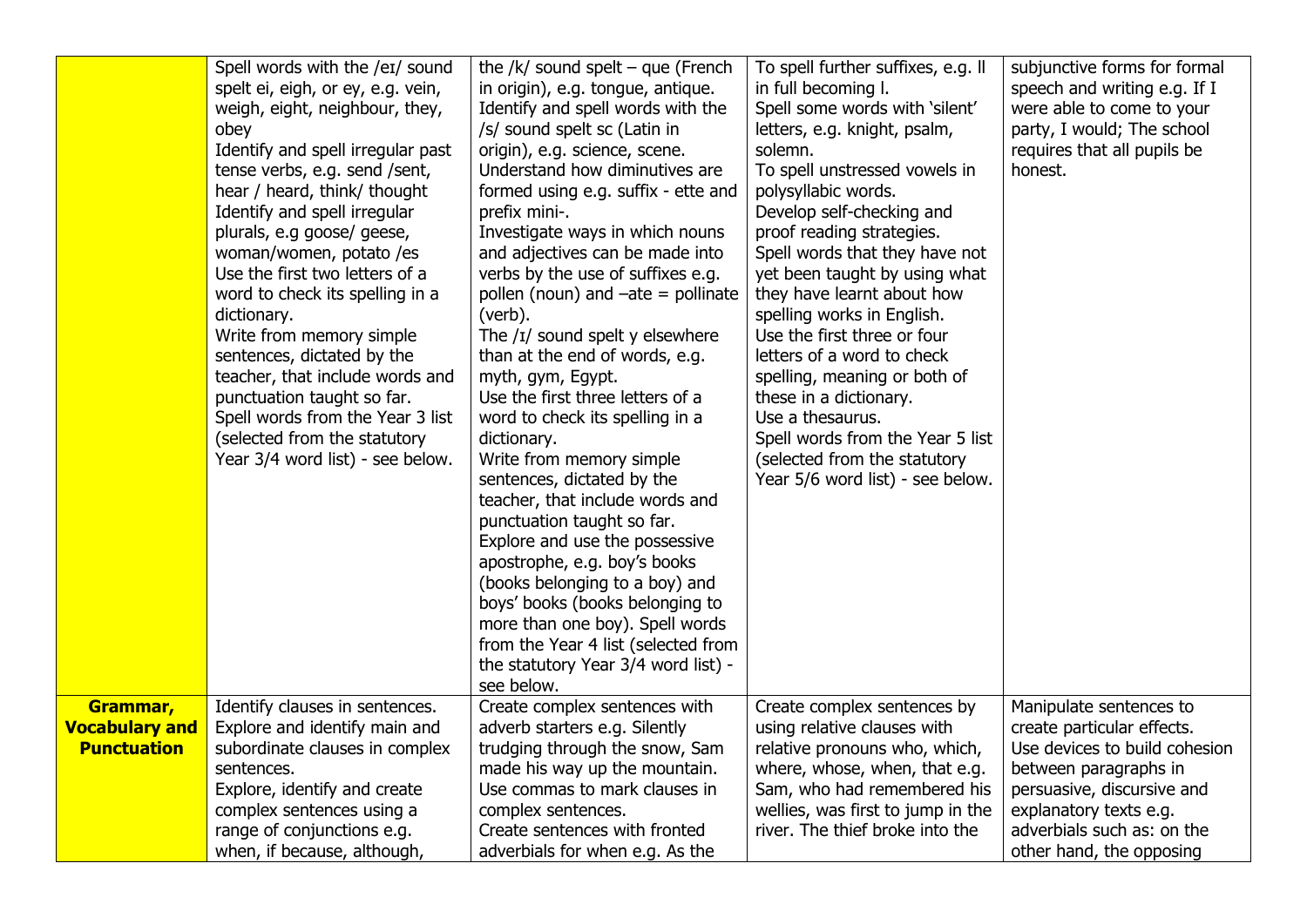| while, since, until, before, after, | clock struck twelve, the soldiers    | house which stood on the top     | view, similarly, in contrast,    |
|-------------------------------------|--------------------------------------|----------------------------------|----------------------------------|
| SO.                                 | sprang into action.                  | of the hill.                     | although, additionally, another  |
| Use the comma to separate           | Create sentences with fronted        | Create complex sentences         | possibility, alternatively, as a |
| clauses in complex sentences        | adverbials for where e.g. In the     | where the relative pronoun is    | consequence.                     |
| where the subordinate clause        | distance, a lone wolf howled.        | omitted e.g. Tina, standing at   | Use devices to build cohesion    |
| appears first, e.g. Although it     | Use commas after fronted             | the bus stop, pondered the day   | between paragraphs in            |
| was raining, we decided not to      | adverbials.                          | ahead.                           | narrative e.g. adverbials such   |
| take our coats.                     | Identify, select and use             | Create and punctuate complex     | as: in the meantime,             |
| Identify, select, generate and      | determiners including: - articles:   | sentences using ed opening       | meanwhile, in due course,        |
| effectively use prepositions for    | a/an, the - demonstratives :         | clauses e.g. Exhausted from      | until then.                      |
| where e.g. above, below,            | this/that; these/those -             | the race, Sam collapsed in a     | Use ellipsis to link ideas       |
| beneath, within, outside,           | possessives:                         | heap.                            | between paragraphs.              |
| beyond.                             | my/your/his/her/its/our/their -      | Create and punctuate complex     | Use repetition of a word or      |
| Select, generate and effectively    | quantifiers: some, any, no, many,    | sentences using ing opening      | phrase to link ideas between     |
| use adverbs e.g. suddenly,          | much, every                          | clauses, e.g. Grinning with      | paragraphs.                      |
| silently, soon, next, eventually.   | Use inverted commas and other        | anticipation, Paul launched      | Identify and use semi-colons     |
| Use inverted commas to              | punctuation to indicate direct       | himself from the diving board.   | to mark the boundary             |
| punctuate direct speech (speech     | speech e.g. The tour guide           | Create and punctuate             | between independent clauses      |
| marks).                             | announced, "Be back here at four     | sentences using simile starters, | e.g. It is raining; I am fed up. |
| Use perfect form of verbs using     | o' clock."                           | e.g. Like a fish out of water,   | Investigate and collect a        |
| have and has to indicate a          | Identify, select and effectively use | she conversed awkwardly with     | range of synonyms and            |
| completed action e.g. He has        | pronouns.                            | the other guests.                | antonyms e.g. mischievous,       |
| gone out to play (present           | Use nouns for precision, e.g.        | Demarcate complex sentences      | wicked, evil, impish, spiteful,  |
| perfect) instead of he went out     | burglar rather than man,             | using commas in order to         | well-behaved.                    |
| to play (simple past).              | bungalow rather than house.          | clarify meaning.                 | Identify the subject and         |
| Use the determiner a or an          | Explore, identify, collect and use   | Use commas to avoid              | object of a sentence.            |
| according to whether the next       | noun phrases e.g. the crumbly        | ambiguity, e.g. 'Let's eat       | Explore and investigate active   |
| word begins with a consonant or     | cookie with tasty marshmallow        | Grandma.' and 'Let's eat,        | and passive e.g. I broke the     |
| vowel e.g. a rock, an open box.     | pieces.                              | Grandma.'                        | window in the greenhouse         |
| Explore and collect word            | Explore, identify and use Standard   | Identify and use commas to       | versus the window in the         |
| families e.g. medical, medicine,    | English verb inflections for writing | indicate parenthesis, e.g. The   | greenhouse was broken.           |
| medicinal, medic, paramedic,        | e.g. We were instead of we was. I    | house, lonely and abandoned,     | Explore, collect and use         |
| medically to extend vocabulary.     | was instead of I were, I did         | teetered on the edge of the      | examples of the perfect form     |
| Explore and collect nouns with      | instead of I done. She saw it        | cliff.                           | of verbs to mark relationships   |
| prefixes super, anti, auto.         | instead of she seen it.              | Identify and use brackets to     | of time and cause e.g. I had     |
|                                     | Use apostrophes for singular and     | indicate parenthesis, e.g. in    | eaten lunch when you came        |
|                                     | plural possession e.g. the dog's     | formal writing: The Cheetah      | (past perfect); She has eaten    |
|                                     | bone and the dogs' bones.            | (Acinonyx jubatus) inhabits      | lunch already or I have eaten    |
|                                     |                                      | open grassland in Africa.        | lunch already (present           |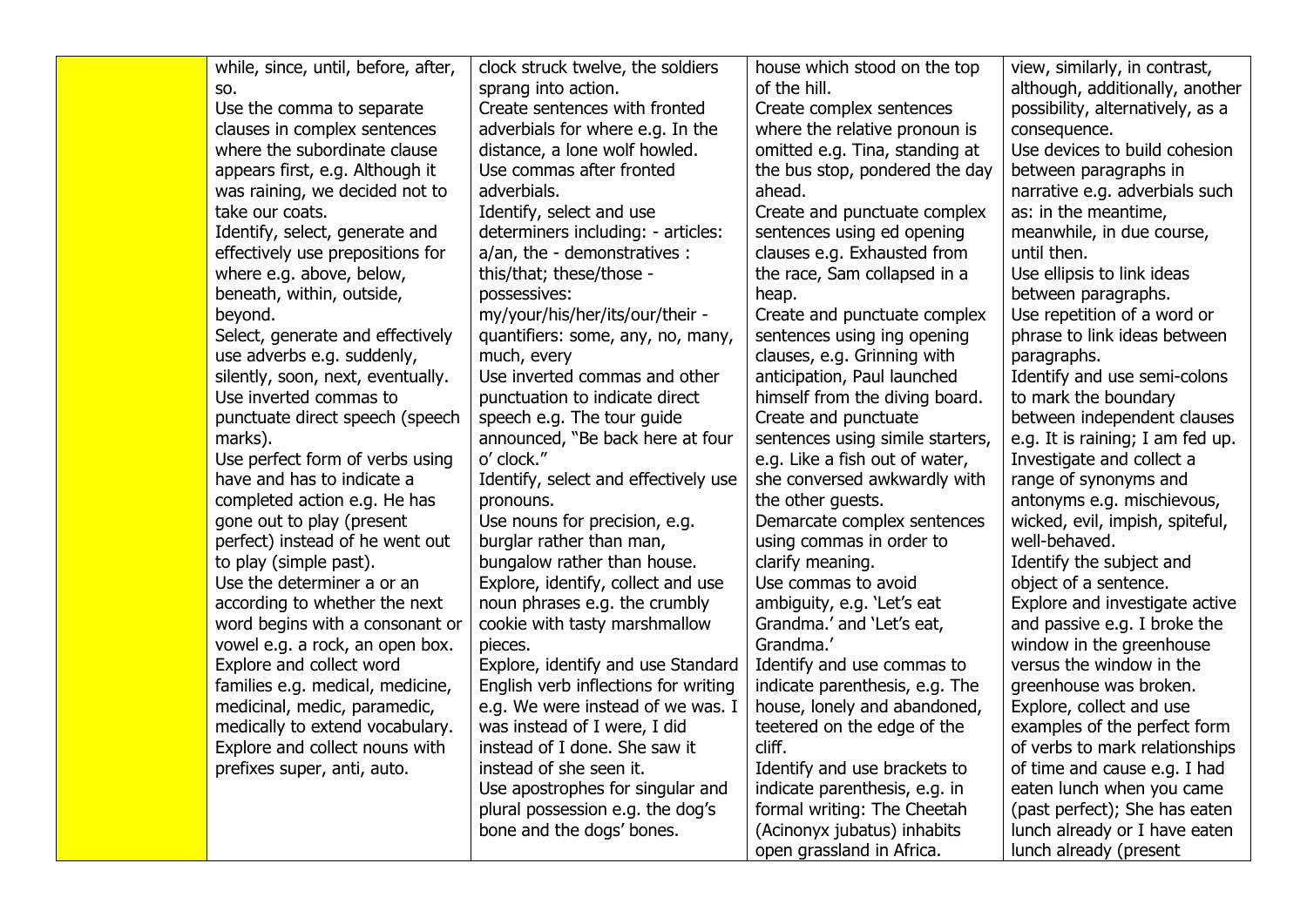|                 |                                                                |                                                                         | Identify and use dashes to<br>indicate parenthesis, e.g. in<br>less formal writing: The cake<br>was lovely $-$ delicious in fact $-$<br>so I had another slice. Link<br>ideas across paragraphs using<br>adverbials for time, place and<br>numbers e.g. later, nearby,<br>secondly.<br>Use devices to build cohesion<br>within a paragraph e.g. firstly,<br>then, presently, this,<br>subsequently.<br>Use expanded noun phrases to<br>convey complicated information<br>concisely, e.g. carnivorous<br>predators with surprisingly<br>weak jaws and small teeth.<br>Explore, collect and use modal<br>verbs to indicate degrees of<br>possibility e.g. might, could,<br>shall, will, must.<br>Explore, collect and use | perfect); I will have eaten<br>lunch by then (future perfect).<br>Punctuate bullet points<br>consistently.<br>Identify and use colons to<br>introduce a list. |
|-----------------|----------------------------------------------------------------|-------------------------------------------------------------------------|-------------------------------------------------------------------------------------------------------------------------------------------------------------------------------------------------------------------------------------------------------------------------------------------------------------------------------------------------------------------------------------------------------------------------------------------------------------------------------------------------------------------------------------------------------------------------------------------------------------------------------------------------------------------------------------------------------------------------|---------------------------------------------------------------------------------------------------------------------------------------------------------------|
|                 |                                                                |                                                                         | adverbs to indicate degrees of<br>possibility e.g. surely, perhaps,<br>maybe, definitely, alternatively,<br>certainly, probably.                                                                                                                                                                                                                                                                                                                                                                                                                                                                                                                                                                                        |                                                                                                                                                               |
|                 |                                                                |                                                                         | Use suffixes -ate, - ise, -ify to<br>convert nouns and adjectives<br>into verbs.<br>Investigate verb prefixes e.g.                                                                                                                                                                                                                                                                                                                                                                                                                                                                                                                                                                                                      |                                                                                                                                                               |
|                 |                                                                |                                                                         | dis-, de-, re-, pre-, mis-, over-                                                                                                                                                                                                                                                                                                                                                                                                                                                                                                                                                                                                                                                                                       |                                                                                                                                                               |
| <b>Planning</b> | Read and analyse narrative,<br>non-fiction and poetry in order | Read and analyse narrative, non-<br>fiction and poetry in order to plan | Identify the audience and<br>purpose.                                                                                                                                                                                                                                                                                                                                                                                                                                                                                                                                                                                                                                                                                   | Identify audience and<br>purpose.                                                                                                                             |
|                 | to plan and write their own                                    | their own versions.                                                     | Select the appropriate                                                                                                                                                                                                                                                                                                                                                                                                                                                                                                                                                                                                                                                                                                  | Choose appropriate text-form                                                                                                                                  |
|                 | versions.                                                      | Identify and discuss the purpose,                                       | language and structures.                                                                                                                                                                                                                                                                                                                                                                                                                                                                                                                                                                                                                                                                                                | and type for all writing.                                                                                                                                     |
|                 | Identify and discuss the                                       | audience, structure, vocabulary                                         | Use similar writing models.                                                                                                                                                                                                                                                                                                                                                                                                                                                                                                                                                                                                                                                                                             | Select the appropriate                                                                                                                                        |
|                 | purpose, audience, structure,<br>vocabulary and grammar of     | and grammar of narrative, non-<br>fiction and poetry.                   | Note and develop ideas.                                                                                                                                                                                                                                                                                                                                                                                                                                                                                                                                                                                                                                                                                                 | structure, vocabulary and<br>grammar.                                                                                                                         |
|                 |                                                                |                                                                         |                                                                                                                                                                                                                                                                                                                                                                                                                                                                                                                                                                                                                                                                                                                         |                                                                                                                                                               |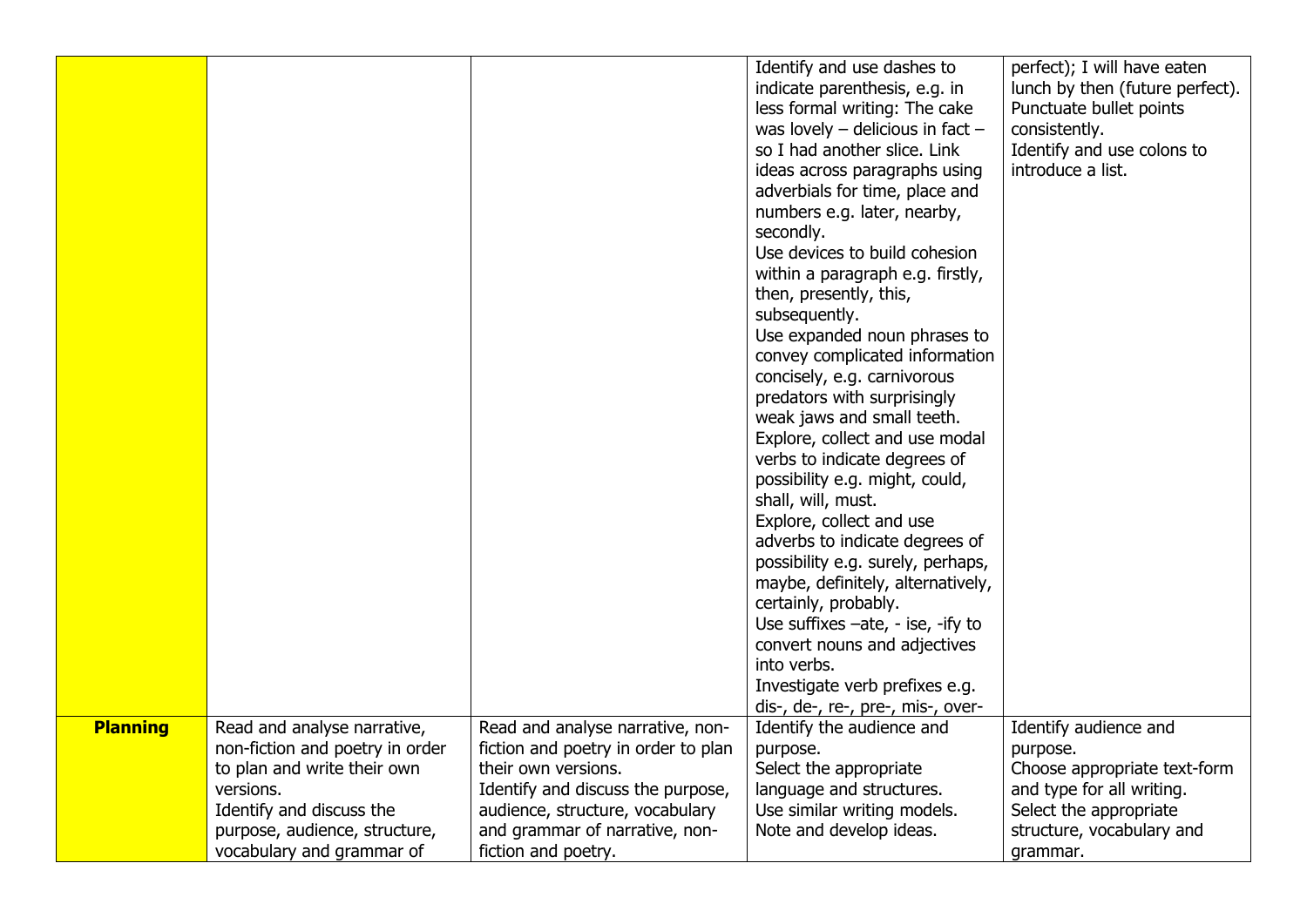|                 | narrative, non-fiction and<br>poetry.<br>Discuss and record ideas for<br>planning using a range of<br>formats, e.g. chunking a plot,<br>story maps, flow charts, boxing<br>up                                                                                                                                                                                                                                                                                                                                 | Discuss and record ideas for<br>planning e.g. story mountain, text<br>map, non-fiction bridge, story<br>board, boxing-up text types to<br>create a plan.                                                                                                                                                                                                                                                                                                                                                                                                                                                                                                                                                                                                                                                              | Draw on reading and research.<br>Think how authors develop<br>characters and settings (in<br>books, films and<br>performances).                                                                                                                                                                                                                 | Draw on similar writing<br>models, reading and research.<br>Compare how authors develop<br>characters and settings (in<br>books, films and<br>performances).<br>Use a range of planning<br>approaches e.g. storyboard,<br>story mountain, discussion<br>group, post-it notes, ICT story<br>planning.                                                                                                                                                                                                                                                                                                                                                                                                                                                                                           |
|-----------------|---------------------------------------------------------------------------------------------------------------------------------------------------------------------------------------------------------------------------------------------------------------------------------------------------------------------------------------------------------------------------------------------------------------------------------------------------------------------------------------------------------------|-----------------------------------------------------------------------------------------------------------------------------------------------------------------------------------------------------------------------------------------------------------------------------------------------------------------------------------------------------------------------------------------------------------------------------------------------------------------------------------------------------------------------------------------------------------------------------------------------------------------------------------------------------------------------------------------------------------------------------------------------------------------------------------------------------------------------|-------------------------------------------------------------------------------------------------------------------------------------------------------------------------------------------------------------------------------------------------------------------------------------------------------------------------------------------------|------------------------------------------------------------------------------------------------------------------------------------------------------------------------------------------------------------------------------------------------------------------------------------------------------------------------------------------------------------------------------------------------------------------------------------------------------------------------------------------------------------------------------------------------------------------------------------------------------------------------------------------------------------------------------------------------------------------------------------------------------------------------------------------------|
| <b>Drafting</b> | Create and develop settings for<br>narrative.<br>Create and develop characters<br>for narrative.<br>Improvise, create and write<br>dialogue.<br>Create and develop plots based<br>on a model.<br>Generate and select from<br>vocabulary banks e.g. noun<br>phrases, powerful verbs,<br>technical language, synonyms<br>for said appropriate to text type.<br>Use different sentence<br>structures.<br>Group related material into<br>paragraphs.<br>Use headings and sub headings<br>to organise information. | Develop settings and<br>characterisation using vocabulary<br>to create emphasis, humour,<br>atmosphere, suspense.<br>Plan and write an opening<br>paragraph which combines setting<br>and character/s.<br>Improvise and compose dialogue,<br>demonstrating their<br>understanding of Standard and<br>non-Standard English.<br>Generate and select from<br>vocabulary banks e.g. adverbial<br>phrases, technical language,<br>persuasive phrases, alliteration.<br>Use different sentence structures<br>Use paragraphs to organise<br>writing in fiction and non-fiction<br>texts.<br>Use organisational devices in non-<br>fiction writing, e.g. captions, text<br>boxes, diagram, lists.<br>Link ideas across paragraphs<br>using fronted adverbials for when<br>and where e.g. Several hours<br>later, Back at home | Select appropriate structure,<br>vocabulary and grammar.<br>Blend action, dialogue and<br>description within and across<br>paragraphs.<br>Use different sentence<br>structures with increasing<br>control.<br>Use devices to build cohesion.<br>Use organisation and<br>presentational devices e.g.<br>underlining, bullet points,<br>headings. | Select appropriate vocabulary<br>and language effects,<br>appropriate to task, audience<br>and purpose, for precision and<br>impact.<br>Select appropriate register for<br>formal and informal purposes,<br>e.g. a speech for a debate<br>(formal), dialogue within<br>narrative (formal or informal),<br>text message to a friend<br>(informal).<br>Blend action, dialogue and<br>description within sentences<br>and paragraphs to convey<br>character and advance the<br>action e.g. Tom stomped into<br>the room, flung down his<br>grubby, school bag and<br>announced, through gritted<br>teeth, "It's not fair!"<br>Consciously control the use of<br>different sentence structures<br>for effect.<br>Use a wide range of devices<br>to build cohesion within and<br>across paragraphs. |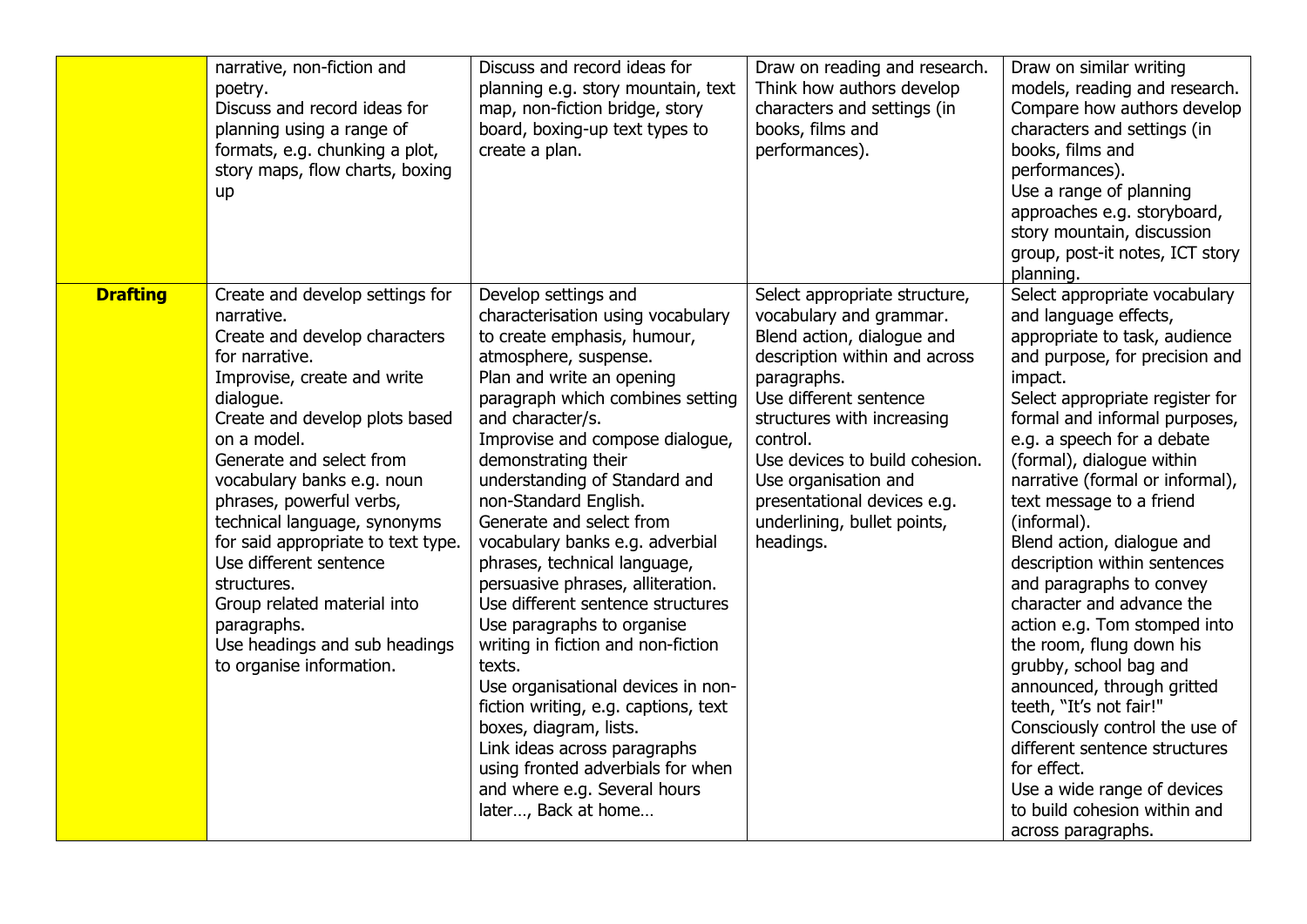|                       |                                  |                                  |                                 | Deviate narrative from linear          |
|-----------------------|----------------------------------|----------------------------------|---------------------------------|----------------------------------------|
|                       |                                  |                                  |                                 | or chronological sequence e.g.         |
|                       |                                  |                                  |                                 | flashbacks, simultaneous               |
|                       |                                  |                                  |                                 | actions, time-shifts.                  |
|                       |                                  |                                  |                                 | Combine text-types to create           |
|                       |                                  |                                  |                                 | hybrid texts e.g. persuasive           |
|                       |                                  |                                  |                                 | speech.                                |
|                       |                                  |                                  |                                 | Evaluate, select and use a             |
|                       |                                  |                                  |                                 | range of organisation and              |
|                       |                                  |                                  |                                 | presentational devices to              |
|                       |                                  |                                  |                                 | structure text for different           |
|                       |                                  |                                  |                                 | purposes and audiences e.g.            |
|                       |                                  |                                  |                                 | headings, subheadings,                 |
|                       |                                  |                                  |                                 | columns, bullet points, tables.        |
|                       |                                  |                                  |                                 | Find examples of where                 |
|                       |                                  |                                  |                                 | authors have broken                    |
|                       |                                  |                                  |                                 | conventions to achieve                 |
|                       |                                  |                                  |                                 | specific effects and use similar       |
|                       |                                  |                                  |                                 | techniques in own writing -            |
|                       |                                  |                                  |                                 | e.g. repeated use of 'and' to          |
|                       |                                  |                                  |                                 | convey tedium, one word                |
|                       |                                  |                                  |                                 | sentence.                              |
|                       |                                  |                                  |                                 | Make conscious choices about           |
|                       |                                  |                                  |                                 | techniques to engage the               |
|                       |                                  |                                  |                                 | reader including appropriate           |
|                       |                                  |                                  |                                 | tone and style e.g. rhetorical         |
|                       |                                  |                                  |                                 | questions, direct address to           |
|                       |                                  |                                  |                                 | the reader.                            |
|                       |                                  |                                  |                                 | Use active and passive voice           |
|                       |                                  |                                  |                                 | to achieve intended effects            |
|                       |                                  |                                  |                                 | e.g. formal reports,                   |
|                       |                                  |                                  |                                 | explanations and mystery<br>narrative. |
|                       |                                  |                                  |                                 | Précis longer passages.                |
| <b>Evaluating and</b> | Proofread to check for errors in | Proofread to check for errors in | Assess the effectiveness of own | Reflect upon the effectiveness         |
| <b>Editing</b>        | spelling, grammar and            | spelling, grammar and            | and others' writing in relation | of writing in relation to              |
|                       | punctuation in own and others'   | punctuation.                     | to audience and purpose.        | audience and purpose,                  |
|                       | writing.                         |                                  | Suggest changes to grammar,     | suggesting and making                  |
|                       |                                  |                                  | vocabulary and punctuation to   | changes to enhance effects             |